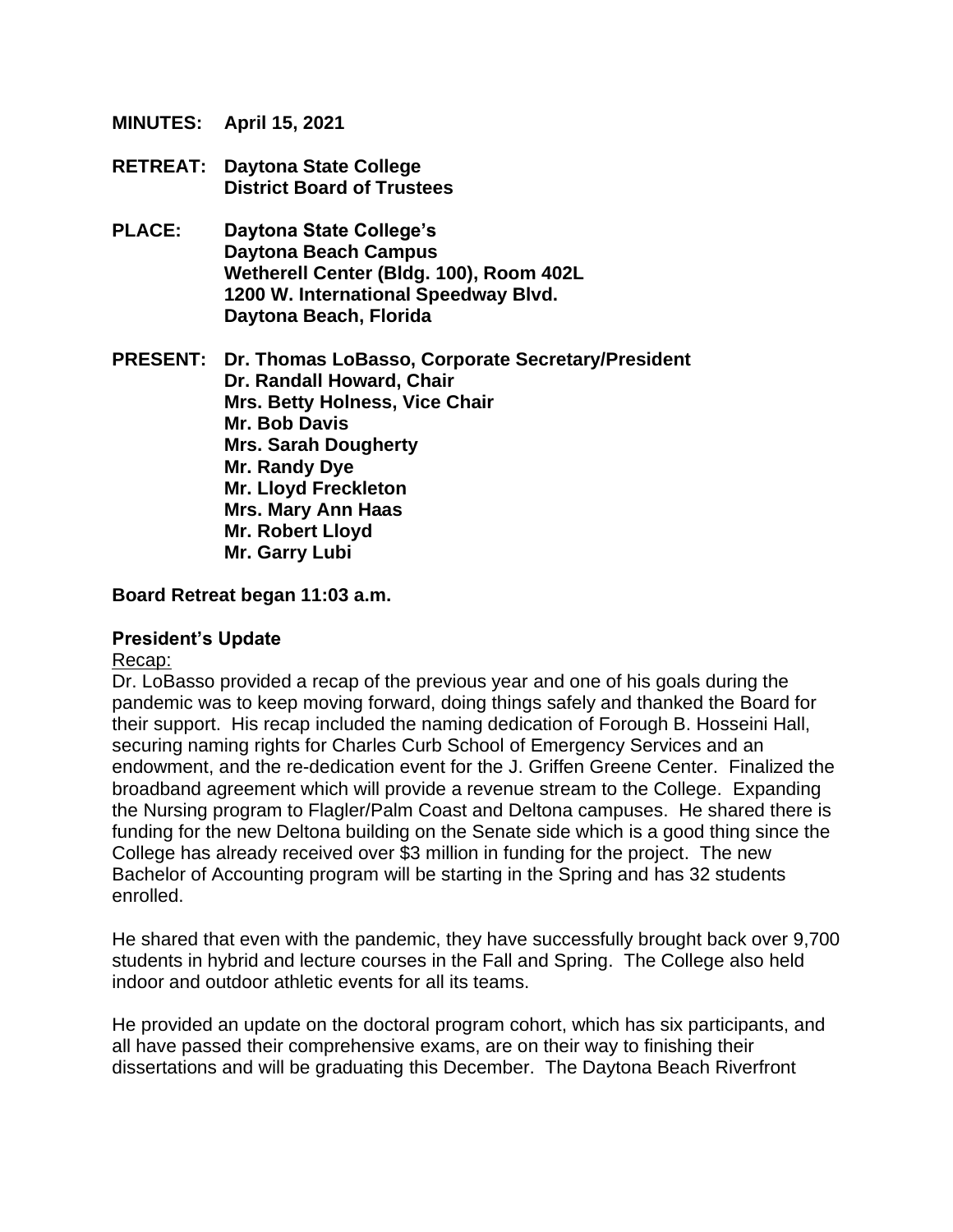Esplanade partnership is underway for the downtown Daytona Beach area that will incorporate the News-Journal Center which has been newly painted.

He provided a brief review of the pandemic and thanked Daytona State employees for doing whatever they could to serve the students and how it wasn't always easy. He shared with all the things you would want to do there would be so many other things that would have to be addressed first. Keeping safe was a main priority and he thanked the Board for their support in executing the plan. He spoke on the safety procedures in place and how Marbly Jackson of Facilities Services was recently recognized with the Presidential Sterling Award for Career Employees for his work in creating plexiglass shields for the offices which were all made in-house. The Facilities department secured hand sanitizer by the barrel and cloth masks for all employees. The COVID Task Force met daily through the Fall and now meets three times a week.

### Future

*Programming Activities* - Dr. LoBasso explained activities are planned to return in the Fall such as the L. Gale Lemerand Entrepreneurial Speaker Series, Foundation Gala, as well as other College activities like Homecoming.

*Student Residential Housing* – Dr. LoBasso shared this will be the year of implementation for the Student Residence Hall with the groundbreaking today, eventually hiring a Resident Director who will reside in an apartment located in the residence hall. There will also be four Resident Advisors in the building that are typically students. A working group has begun to meet weekly to work on the different components and processes of the project.

*Athletics* – Dr. LoBasso shared information on the academic success of the athletes. He stated athletics has expanded during his tenure by four teams and felt there could be other opportunities to expand such as Women's Flag Football and Men's Golf. There is no timeline for the expansion but would begin researching. He talked about which programs are Division I and II, program funding, and availability of scholarships.

*Future Programs* – Dr. LoBasso shared ideas for future academic programs that included: work based learning programs in mechatronics, automotive, construction, and HVAC; community outreach from the Law Enforcement program to help with recruitment; continue to enhance recruitment and retention efforts for underserved populations; and introducing a Bachelors of Applied Science concentration in Human Resources and Supply Chain/Logistics to try and meet community need.

*Academic Programs Under Consideration* - Additional healthcare programs at Associate and Baccalaureate levels; LPN to RN at the Flagler/Palm Coast Campus, and a Medical Laboratory Technician, A.S. degree. Discussed how input is received on program needs from community business leaders through leadership forums, advisory committees and partnering with CareerSource on hosting Alliance4 events. An Alliance4 event is being planned for early May. He shared how helpful it is to serve on various boards and that conversations can lead to programs being developed to fit a need. Discussed the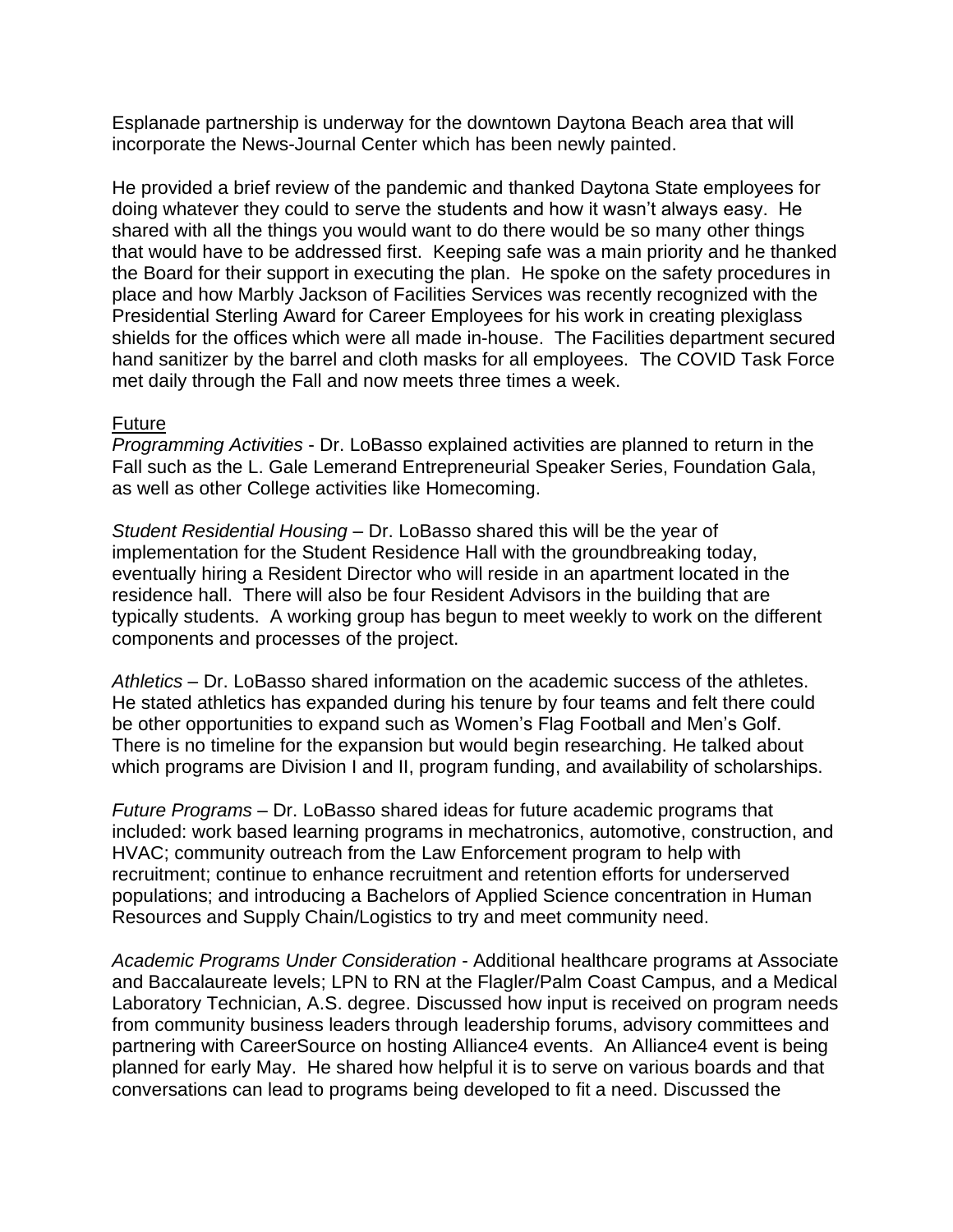challenges of getting employees for businesses, training for unemployed, and more students not completing high school because of the pandemic, and how the College will play an important role in these challenging times. Dr. LoBasso discussed retention and withdrawal rates and how the College will be emphasizing the return of lecture classes because many students do better in a face to face environment.

He shared of the College's network refresh and how CARES funding can be utilized for part of this expense because there are purchases or upgrades related to the pandemic. He explained the College will be moving more to a mobile environment where laptops will be utilized instead of fixed desktops. The cost of laptops is much less than years ago and felt it made sense to move in that direction.

### Master Site Plan

Dr. LoBasso explained the College has a five-year master plan and it is getting close to begin the next one. He reviewed the Daytona Beach Campus and what has been accomplished to date and provided ideas for future projects that included looking at a multipurpose field on property near the American Red Cross that is leased/owned by the College. Having a multipurpose field would create opportunities for intramural and recreational sports, as well as provide another field for soccer team practice or flag football. There was consensus by the Board to move forward and begin planning for this to bring back to the Board. Mr. Lubi asked about the potential renovation of the basketball facility to attract more people. Dr. LoBasso felt it was not needed currently but might be something for the future. He has walked through the facility and envisioned making it look more attractive inside and how the funding is always a challenge for athletic projects since state dollars cannot be used. He reviewed the 20 year master plan and how they have purposely shifted adding buildings to the front of campus instead of having large parking lots along International Speedway Blvd.

*Adjourned for lunch 12:10 p.m. Retreat resumed 12:30 p.m.*

## Law Enforcement Academy

Dr. LoBasso explained in planning for the future he wanted to explore instructional options for the academy and asked Dr. Amy Locklear, Provost, to present information on law enforcement instructional sites. Dr. Locklear focused on the firing range which is a component of the law enforcement academy and explained the College currently uses the firing range on Tiger Bay Road. She explained the College currently receives priority scheduling and there are no issues. She reviewed range requirements of the curriculum and the Criminal Justice Standard & Training Commission. She shared options on continuing at Tiger Bay, partnering with another law enforcement agency, or build/operate a range on a College campus. She reviewed the two best options which would be partnering with DeLand but improvements to the site are needed. The second option would be to building a facility at the DeLand Campus that would be a separate building and have a separate entrance from the campus. She also mentioned the possible addition of a driving pad. Dr. LoBasso explained having its own facility would provide the College the ability to manage its growth. Discussed building specifics and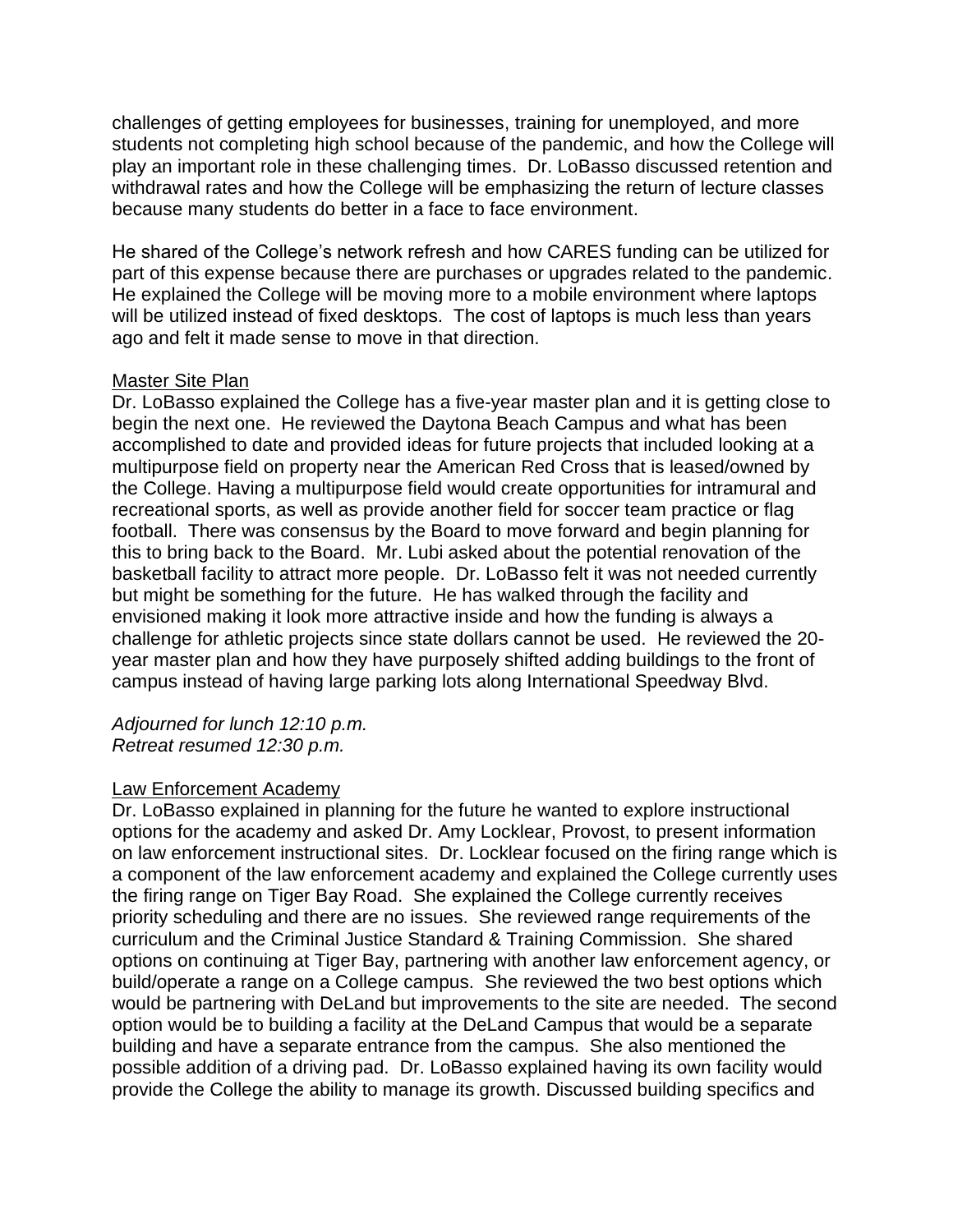the Board was in favor of building its own facility and Dr. LoBasso will have staff explore further and bring back to the Board.

# Fall Semester Schedule

Dr. Locklear explained there has been quite a lot of change in the Fall schedules where typically there would be 3,400 sections of 770 courses scheduled. The classroom format is changing from six feet to three feet distance, continuing mask requirements and sanitizing procedures. As department chairs work on the schedule they are looking to mirror online offerings from Fall 2019. They would then see what regular face to face lecture can be scheduled, and then look at using hybrid or another modality. She explained the different options of instruction, face to face, online, live online, hybrid and hyflex. Live online is new and the instructor would be teaching live and students would be logged in and attending in real time. Hyflex is a newly developed format which has a portion of the class in face to face lecture and a portion in synchronous online. Dr. LoBasso sees this as a transitional option as the College gets back to where it was. Dr. Locklear shared the document she uses to look at departments class schedule for the Fall and how it compares to previous years and where they are currently by modality.

## Residential Housing Update

Dr. Erik D'Aquino, Vice President of Enrollment Management, explained the Student Residence Hall will be opening in the Fall of 2022 and will be starting to accept applications for housing in just a few months. He began to look at data for Fall 2018, 2019 and 2020 to see where the applications come from across the United States by zip code. He reviewed charts that showed applications, enrollments, and then enrollments within Florida. He provided a snapshot on Photography, Nursing and Music Production Technology (Audio/Recording) to show where applications and enrollments are coming from within Florida for those programs. He shared a sneak peek at Fall 2021 applications and those shown were the typical age range of who would live in student housing. Dr. LoBasso explained this was an exercise to show there is an existing need and students are relocating to this area and looking for housing. He also said there are many in Volusia and Flagler counties that want an opportunity to immerse themselves in the college experience by living on campus.

## **President's Evaluation**

*Distributed results of the 2019-2020 President's Evaluation, items A-F. Made an official part of the minutes as Supplemental A: 4/15/20-Retreat.* 

The Board conducted the evaluation of the President. Evaluation instruments were completed by all nine of the trustees and the data was compiled and distributed at the Board Retreat. The instrument contained 50 questions in total and used a rating scale of 1 through 5 (1-Unsatisfactory, 2-Needs Improvement, 3-Meets Expectations, 4- Occasionally Exceeds Expectations, 5-Consistently Exceeds Expectations and DK/NA-Do Not Know/Not Applicable). Dr. LoBasso received an overall average of 4.92.

Dr. Howard shared there were an amazing number of 5's on the evaluation which speaks to Dr. LoBasso's character and past compliments given by the Board at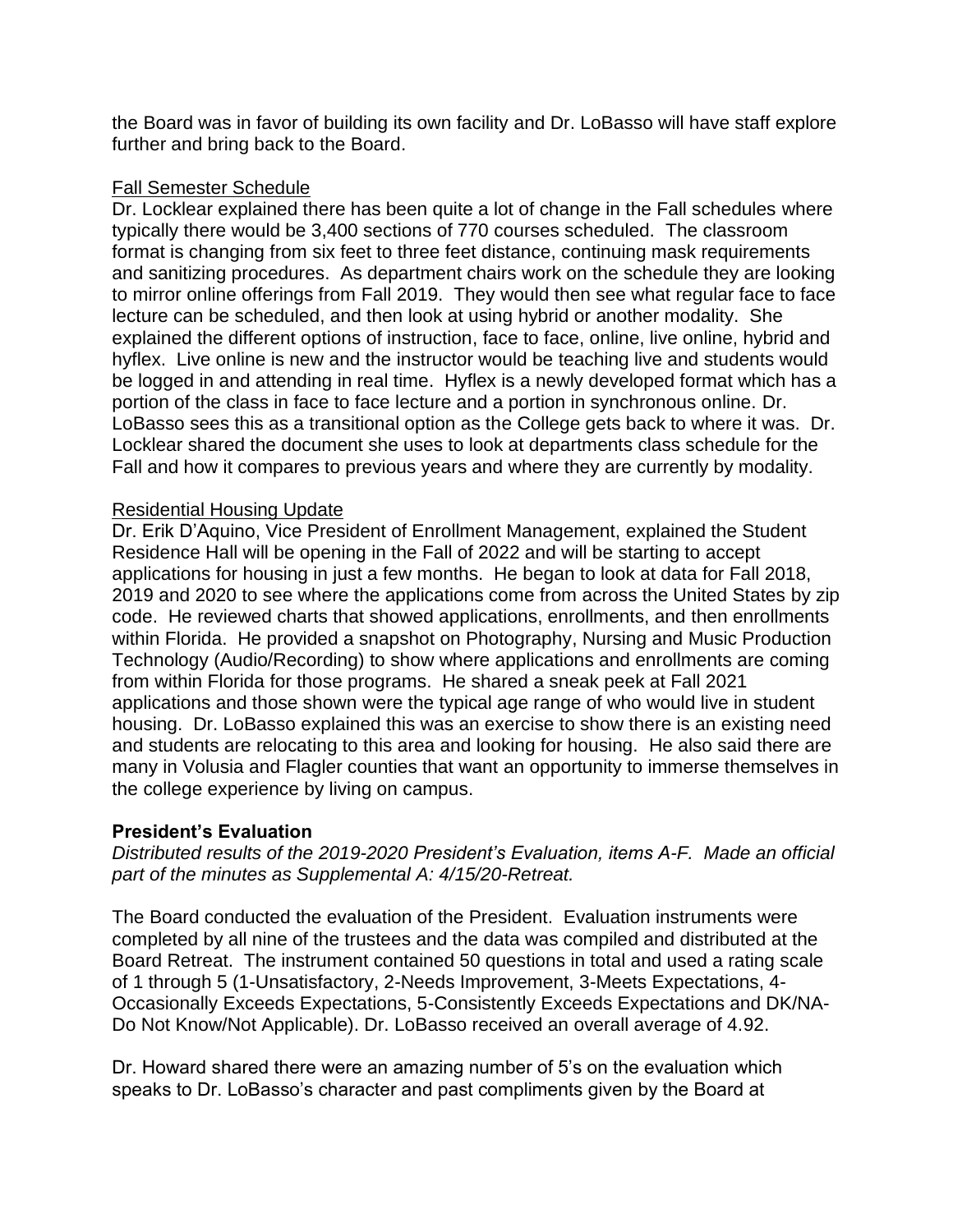previous meetings. He shared how it is good to see all the great things that have been done and to see what areas could be improved. He shared Dr. LoBasso does not have a lot of room for improvement but there were a few areas that extra attention could be given to see if the needle could be moved further on retention and placement rates.

Mr. Dye appreciated the data provided for the evaluation and shared that in a time where there is no road map through a pandemic, he felt Dr. LoBasso did a remarkable job moving the College forward and staying focused on the mission. He stated how he has been a part of many different organizations and seen different types of leadership and Dr. LoBasso is at the top and congratulated him.

Mr. Lloyd agreed with Mr. Dye and shared Dr. LoBasso has navigated through many storms and hurricanes, and has the ability to stay the course and make improvements along the way. He stated that even though there was change in a key leadership position the institution still moved forward. He shared no one has ever experienced a COVID-19 pandemic and hopefully will never again and felt what Dr. LoBasso did was beyond heroic.

Mr. Lubi shared how he would have liked to add a higher rating on the evaluation instrument because the one area that mentioned the ability to handle a crisis and how Dr. LoBasso has shown he can do this. He appreciated his leadership and receiving the weekly communications that kept the Board informed of the progress and challenges during the pandemic and gave him all 5's on leadership items.

Mrs. Holness commented on all that was accomplished during the past year and felt Dr. LoBasso's leadership was amazing and how some would have just stopped in their tracks but he kept things moving forward. She thanked him for his leadership and how it was an amazing year. She appreciates his responsiveness to the Board and getting back to them in a timely manner with answers to questions they have and how his communication is greatly appreciated.

Mr. Freckleton shared his experience as an officer and there were three things that he did: organize, deputize and supervise. He felt that is exactly what Dr. LoBasso does and when you have those three things everything will fall in place. He appreciated his military background and all that he does for the Board, students and staff. He wanted Dr. LoBasso to keep doing what he is doing.

Mrs. Dougherty shared the only person on Dr. LoBasso's team that has left was Ms. Montgomery and it shows that his team is behind him and supports him. She was amazed how enrollment was maintained and how the College is up against people not wanting to go into work. She felt he was a great leader.

Mr. Davis shared he has watched Dr. LoBasso handle crises, hurricanes, and tornadoes. He has a love for the community and spends many evenings attending different events with a smile. He appreciated all he has done for the College.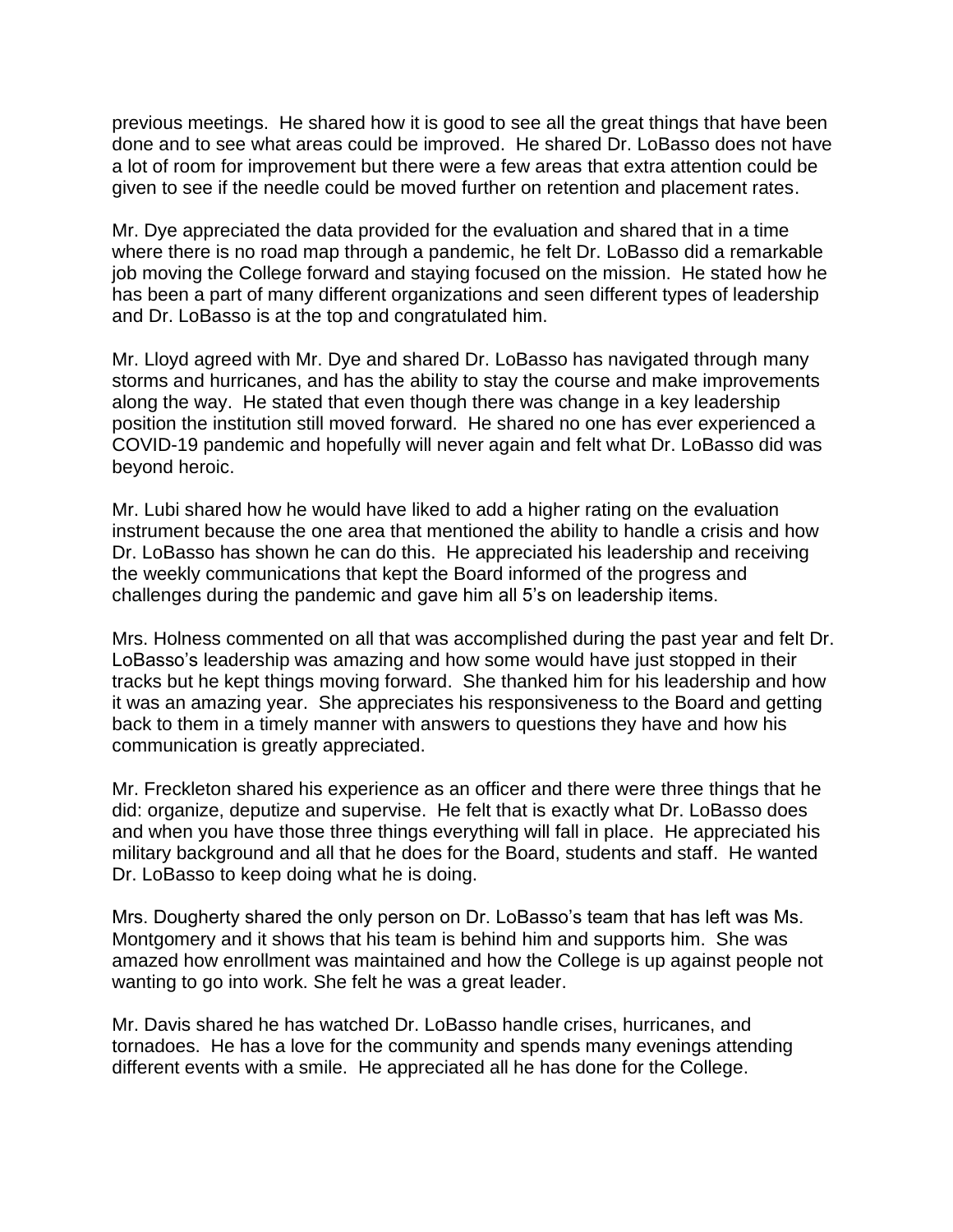Dr. LoBasso thanked the Board and shared he wakes up every day like it's his first day on the job. He always gives 110% and will try to improve upon what has been done in the past because there is always room for improvement. He was grateful for the Board's support and how things have gotten done over the last six years because of this, and he is looking forward to more great things to come.

Mrs. Haas commented on the evaluation instrument which she was tasked to develop and under accountability felt this was something you could not measure because of the pandemic and chose to mark the first four items as not applicable. She did comment in the document that traditional accountability cannot be assigned to a pandemic year which explained her marks.

Dr. Howard agreed and was glad to hear and in many cases it may not be applicable and thanked Mrs. Haas for bringing up that point.

Dr. LoBasso departed the meeting at this point.

Dr. Howard explained the College will be presenting a salary proposal for the employees to the Board in June. The exact amounts are not known yet and also unknown if it would be tiered. The Board discussed the renewal of the President's employment contract and would like to provide him a 2% increase to his base salary; a one-time payment of \$20,000 for extraordinary performance during difficult times this past year; transfer ownership of vehicle to him; provide a car allowance of \$1,500 per month; and remove the separate fuel allowance as it will be part of the car allowance.

## **Trustees' Self-Evaluation**

*Distributed results of the 2019-2020 Trustees' Self-Evaluation. Made an official part of the minutes as Supplemental B: 4/15/20-Retreat.* 

The Board completed its annual self-evaluation and received an overall average of 3.93. The evaluation instrument contained 20 questions in total and used a rating scale of 0 through 4 (0-Insufficient Basis for Judgement, 1-Strongly Disagree, 2-Disagree, 3- Agree, 4-Strongly Agree).

Dr. Howard explained that it is always critical that the Board conduct a self-evaluation so they can learn from it. He felt the takeaway from this self-evaluation was seeing one item that was weaker than others. The item was under Mission and Planning: Regularly refers to the College's Mission Statement in decision-making. He felt this was great feedback and that the Board knows the mission and talks about it, but suggested at every Board meeting the mission statement be shown on the screen at the start of a meeting. This will be a reminder to the Board as they prepare to take action. Mrs. Holness suggested adding it to the agenda so people can see everything they do revolves around the College's mission. He stated as the Board sets workshop agenda it will be on things they want to work on or prioritize. He will ask Dr. LoBasso to have more workshops on topics such as things like retention and graduation rates. He